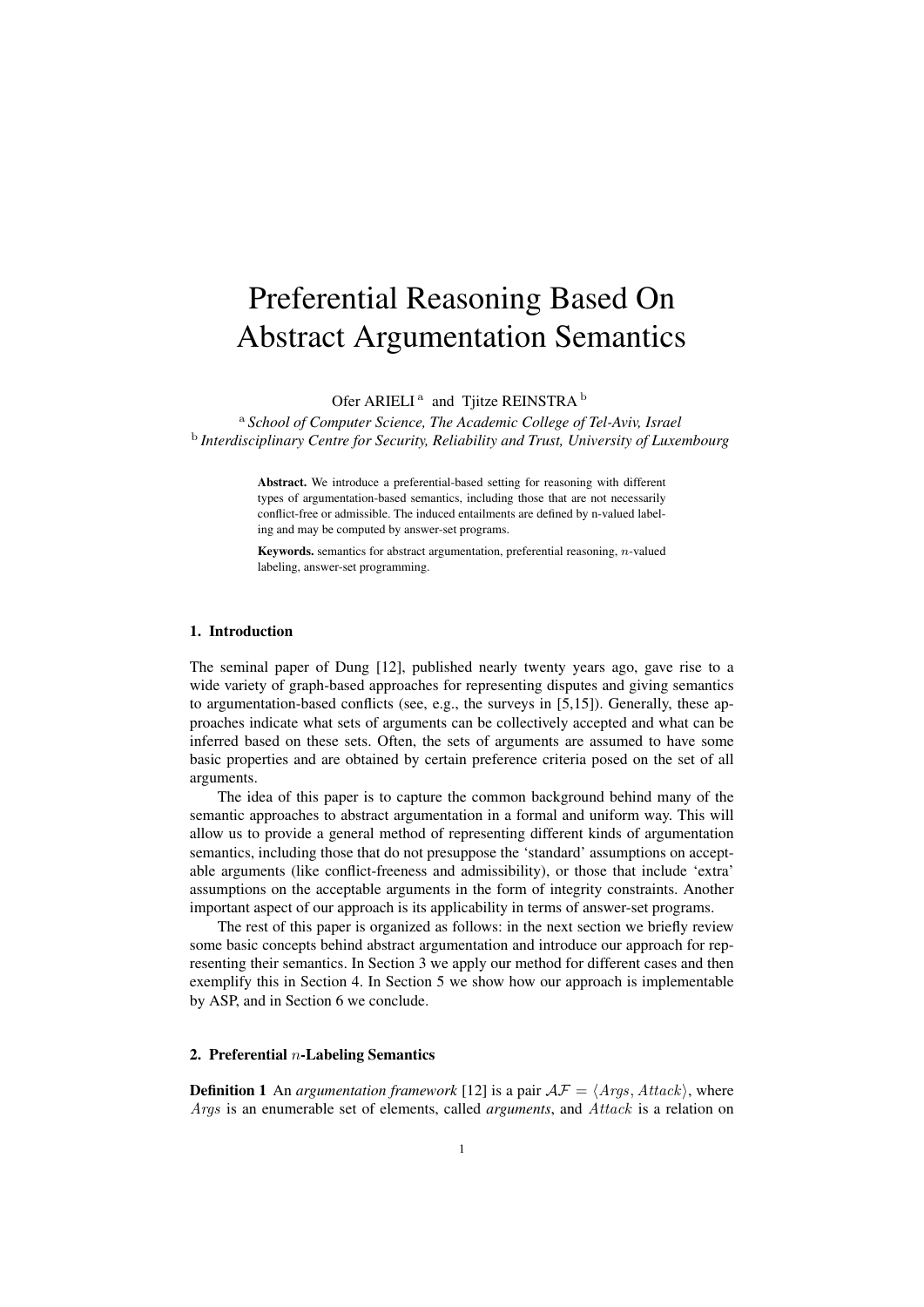$A \, \text{rgs} \times \text{A} \, \text{rgs}$  whose instances are called *attacks*. When  $(A, B) \in \text{At} \, \text{tack}$  we say that *A attacks B* (or that *B* is *attacked by A*).

In the sequel we denote by  $A^+$  the set of arguments attacked by  $A$ , that is,  $A^+$  = *{B ∈ Args | Attack*(*A, B*)*}*, and denote by *A<sup>−</sup>* the set of arguments that attack *A*, i.e.,  $A^{-} = \{B \in \text{Args} \mid \text{Attack}(B, A)\}.$ 

Our approach extends the standard 3-valued labeling semantics for abstract argumentation framework [9,17] by allowing an arbitrary number of labels as follows.

**Definition 2** Given an argumentation framework  $A\mathcal{F} = \langle Args, Attack\rangle$ , an *n*-valued *labeling* of  $AF$  is a complete function *lab*:  $Args \rightarrow \{val_1, \ldots, val_n\}$ . For  $1 \leq i \leq n$ , we denote  $Val_i(lab) = \{A \in Args \mid lab(A) = val_i\}$ . The set of all the *n*-valued labelings on *Args* is denoted  $\text{Lab}^n(Args)$ .

To simplify the reading, the labels of 2-valued labelings will be denoted in and out. For 3-valued labelings we shall use in addition the label undec, and for 4-valued labelings we shall replace undec by none and add the label both. The corresponding sets of arguments will be denoted similarly (e.g.,  $\ln(lab) = \{A \in \text{Arg } | \text{ lab}(A) = \text{in} \}$ ).

The semantics of an argumentation framework is determined by first focusing on the n-valued labelings that satisfy certain conditions (specified by the propositional formulas in Cond $(AF)$ , see below), and then considering only the most preferred labelings (with respect to some normality considerations, represented by *≤*). This is formalized next.

Given an argumentation framework  $AF = \langle Args, Attack \rangle$  where  $Args =$  $\{A_1, A_2, \ldots\}$ . For expressing the condition(s) that the 'legitimate' *n*-valued labelings of  $AF$  should meet, we fix a propositional language  $\mathcal{L}_{Args}^{n}$ , whose atomic formulas are associated with the labeling of the argument of  $A\mathcal{F}$ , and whose compound formulas are generated by the following BNF:

 $A \in Arguments := A_1 | A_2 | \ldots$  $v \in \text{LabelValues} := v_1 | \dots | v_n$  $\psi, \phi \in Formulas := \text{val}(A, \mathbf{v}) \mid \neg \psi \mid \psi \vee \phi \mid \psi \wedge \phi \mid \psi \supset \phi \mid \mathbf{f}$ 

For defining the semantics of  $\mathcal{L}_{A\,rgs}^n$  we identify the n-valued labelings functions with n-valued valuations for formulas in  $\mathcal{L}_{A\,rgs}^n$ . Accordingly, the satisfaction relation is defined as follows:

**Definition 3** The *satisfaction relation* for  $\mathcal{L}_{Args}^n$  is a binary relation  $\models^n_{Args}$  between *n*valued labelings of *Args* and formulas of  $\mathcal{L}_{A<sub>rgs</sub>}^{n}$ , defined as follows:

- $lab \models^n_{Args} \text{val}(A, \mathsf{v}) \text{ iff } lab(A) = \mathsf{v},$
- *lab*  $\models^n_{Args} \neg \psi$  iff *lab*  $\nvdash^n_{Args} \psi$ ,
- $lab \models^n_{Args} \psi \lor \phi \text{ iff } lab \models^n_{Args} \psi \text{ or } lab \models^n_{Args} \phi$ ,
- $lab \models^n_{Args} \psi \land \phi \text{ iff } lab \models^n_{Args} \psi \text{ and } lab \models^{\tilde{n}}_{Args} \phi$ ,
- $lab \models^n_{Args} \psi \supset \phi$  iff  $lab \not\models^n_{Args} \psi$  or  $lab \models^n_{Args} \phi$ ,
- $lab \not\models^n_{Args}$  f.

We denote:  $mod_{Args}^{n}(\psi) = \{lab \in Lab^{n}(Args) \mid lab \models_{Args}^{n} \psi\}$  and  $mod_{Args}^{n}(\Gamma) =$  $\bigcap_{\psi \in \Gamma} mod^n_{Args}(\psi)$ . When *Args* and *n* are known and fixed, we shall sometimes omit them from these notations.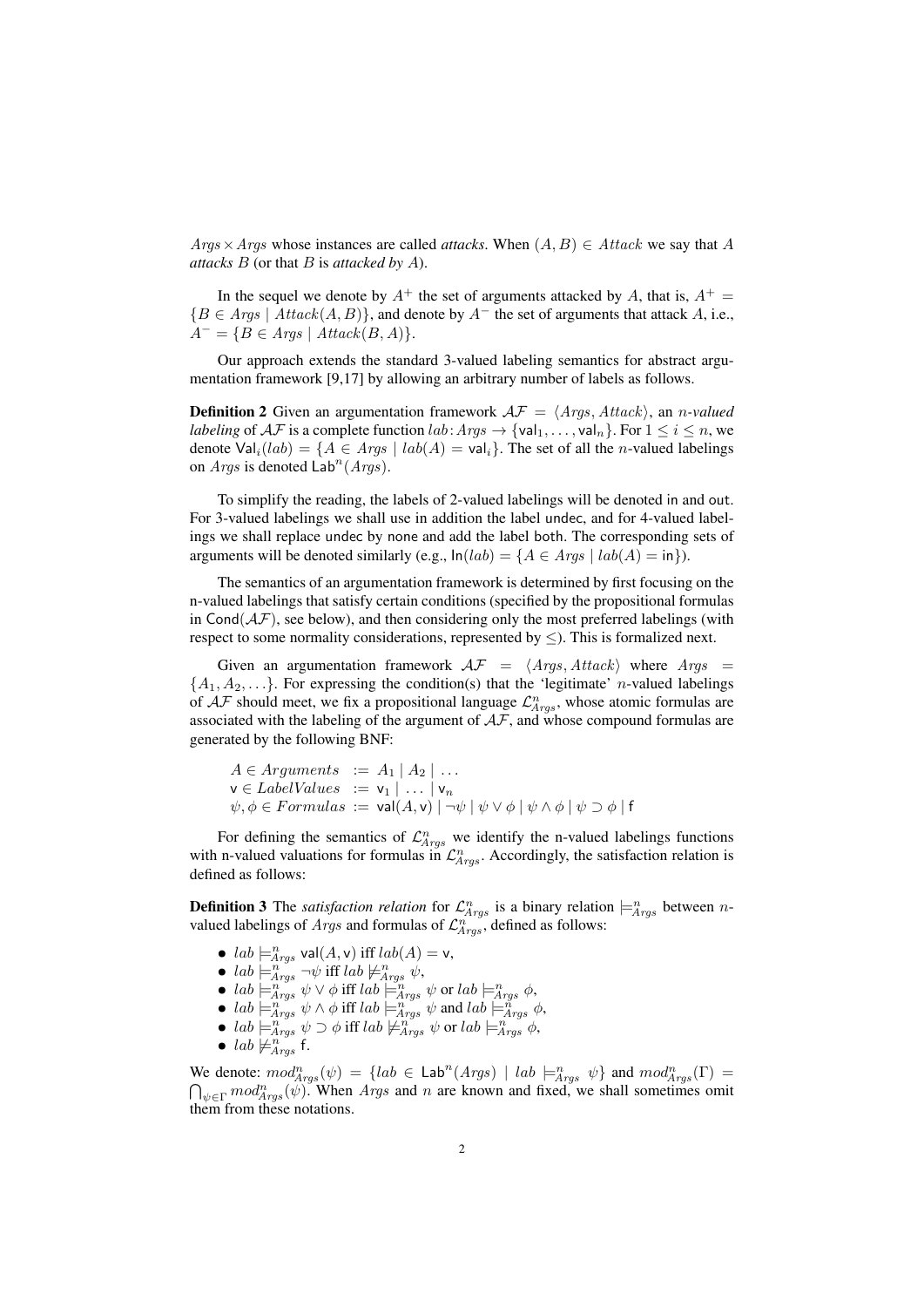Preferential *n*-labeling semantics is now defined as follows:

**Definition 4** Let  $AF = \langle Args, Attack \rangle$  be an argumentation framework and  $\mathcal{L}_{Args}^{n}$  a corresponding propositional language for some *n ∈* N. A *preferential n-labeling semantics* for  $A\mathcal{F}$  is a triple  $\mathcal{SEM}(A\mathcal{F}) = \langle \text{Lab}^n(A\mathit{rgs}), \text{Cond}(A\mathcal{F}), \langle \rangle$ , where  $\text{Cond}(A\mathcal{F})$ is a set of formulas in  $\mathcal{L}_{Args}^n$  and  $\lt$  is a relation on  $\text{Lab}^n(Args) \times \text{Lab}^n(Args)$ .

A preferential *n*-labeling semantics thus consists of the possible labelings for *AF*, conditions that express what the valid labelings are, and a preference criterion for choosing the 'best' labelings among the valid ones. The induced conclusions are defined next.

**Definition 5** Let  $\mathcal{SEM}(\mathcal{AF}) = \langle \text{Lab}^n(\text{A}rgs), \text{Cond}(\mathcal{AF}), \langle \rangle$  be a preferential *n*labeling semantics for an argumentation framework  $\mathcal{AF} = \langle \textit{Args}, \textit{Attack} \rangle$ .

- *•* The *SEM-labelings of AF* are the elements of the following set:  $mod^n_{\leq}(\mathsf{Cond}(\mathcal{AF})) = \{lab \in mod^n_{Arys}(\mathsf{Cond}(\mathcal{AF})) \mid$  $\neg \exists$  *lab<sup><i>′*</sup> ∈ *mod*<sub>*Args*</sub> (Cond(*AF*)) such that *lab'* < *lab*}.
- $\psi$  is a *skeptical SEM-conclusion* of *AF*, if  $mod^n_\prec(\text{Cond}(\mathcal{AF})) \subseteq mod^n_{Args}(\psi)$ .<sup>1</sup>
- *•*  $\psi$  is a *credulous SEM-conclusion*, if  $mod_{\lt}^n(\textsf{Cond}(\mathcal{AF})) \cap mod_{Args}^n(\psi) \neq \emptyset$ .

# 3. Applications

In this section we show that the preferential semantics described in the previous section captures different forms of reasoning with abstract argumentation frameworks. We start with Dung-type semantics [5,12], in which the underlying labelings are both conflict-free and admissible (Section 3.1). We also show how integrity constraints may be handled in this context (Section 3.2). Then we describe semantics in which either of these conditions is relaxed: fallback semantics [8] and Jakobovits-Vermeir's semantics [14], which are coherent-based approaches that preserve conflict-freeness but give-up admissibility (Sections 3.3 and 3.5), and conflict-tolerant semantics [1,3], which is a paraconsistent approach that sticks to admissibility but abandons conflict-freeness (Section 3.4).

# *3.1. Standard Semantics Based On Complete Labelings*

Many of the semantical approaches to reasoning with Dung-style abstract argumentation frameworks can be represented by 3-valued semantics as described in Definition 4. Some of them are considered next.

**Definition 6** Given an argumentation framework  $A\mathcal{F} = \langle \text{Arg} \rangle$ , *Attack* $\rangle$ , we consider the following conditions on a 3-valued labeling *lab* of *AF*:

**Pos:** If  $lab(A) =$  in then for every  $B \in A^-$  it holds that  $lab(B) =$  out. Neg: If  $lab(A) =$  out then there exists some  $B \in A^-$  such that  $lab(B) =$  in. Neither1: If  $lab(A)$  = undec then there is no  $B \in A^-$  such that  $lab(B)$  = in. Neither2: If  $lab(A)$  = undec then there is  $B \in A^-$  such that  $lab(B) \neq$  out.

<sup>1</sup> Intuitively, this means that all the *<*-most preferred valid labelings of *AF* are models of *ψ*.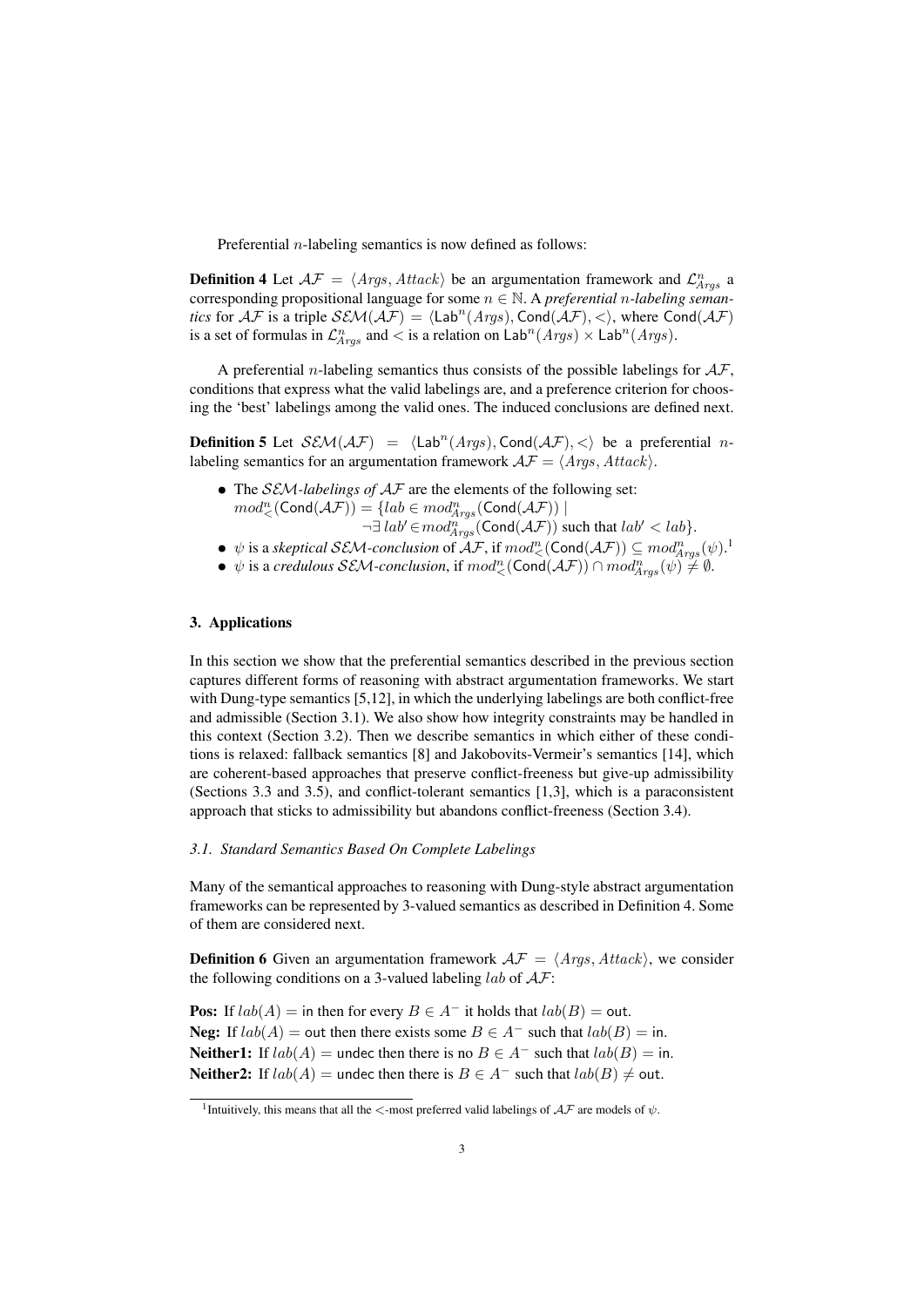Now, given a 3-valued labeling *lab* of *AF*, we say that

- 1. *lab* is *conflict-free* if it satisfies conditions Pos and Neither1. 2
- 2. *lab* is *admissible* if it is conflict-free and satisfies condition Neg.
- 3. *lab* is *complete* if it is admissible and satisfies condition Neither2.

Let  $lab_{cmp}$  be a complete 3-valued labeling of  $AF$ . Below, the minimum and maximum are taken with respect to set inclusion.

- *lab<sub>cmp</sub>* is a *grounded labeling* of  $AF$  iff  $ln(lab_{cmp})$  is minimal in the set *{*In(*lab*) *| lab* is a 3-valued complete labeling of *AF}*.
- *lab<sub>cmp</sub>* is a *preferred labeling* of  $AF$  iff  $ln(lab_{cmp})$  is maximal in the set *{*In(*lab*) *| lab* is a 3-valued complete labeling of *AF}*.
- *lab<sub>cmp</sub>* is a *stable labeling* of  $AF$  iff Undec( $lab_{cmp}$ ) =  $\emptyset$ .
- $lab_{cmp}$  is a *semi-stable labeling* of  $AF$  iff Undec( $lab_{cmp}$ ) is minimal in *{*Undec(*lab*) *| lab* is a 3-valued complete labeling of *AF}*.

Note 7 Intuitively, a labeling is conflict-free if all the neighbors of an in-labeled argument are labeled out. This definition of a conflict-free labeling is equivalent to what is called a *subcomplete* labeling in [7] and it deviates from the definitions of a conflict-free labeling used, e.g., in [9], where a conflict-free labeling should satisfy Condition Neg and the following weaker version of Pos:

**w-Pos** If  $lab(A) =$  in then there is no  $B \in A^-$  such that  $lab(B) =$  in.

The reason for using a modified definition is that it assures the following two properties that are not guaranteed by Neg and w-Pos:

1. A partial labeling of a conflict-free labeling (obtained by removing arguments from the original labeling) is still conflict-free:

**Proposition 8** *For every conflict-free labeling lab of*  $AF = \langle Args, Attack \rangle$  *and every restriction*  $\mathcal{AF}' = \langle \textit{Args}', \textit{Attack} \cap (\textit{Args}' \times \textit{Args}') \rangle$  of  $\mathcal{AF}$  to a subset *Args<sup>* $'$ *</sup>*  $\subseteq$  *<i>Args*, the restriction of lab to *Args<sup>'</sup>* is a conflict-free labeling of  $\mathcal{AF}'$ .

**Proof.** Simple, and omitted due to short of space. □

2. A conflict-free labeling can be turned into (part of) a complete labeling by adding arguments and/or attacks:

**Proposition 9** For every conflict-free labeling lab of  $AF = \langle Args, Attack\rangle$ , *there is an expansion*  $\mathcal{AF}' = \langle \textit{Args}', \textit{Attack}' \rangle$  *of*  $\mathcal{AF}$  *for some*  $\textit{Args} \subseteq \textit{Args}'$ *and Attack ⊆ Attack′ such that lab is the restriction to Args of a complete labeling lab′ of AF′ .*

**Proof.** (Sketch) Let *lab* be a conflict-free labeling of  $AF = \langle Args, Attack \rangle$ , and let Illegal(*lab*) be the subset of *Args*, defined as follows:

Definition 10 *The set* Illegal(*lab*) *(of arguments that have illegal labelings according to complete semantics) consists of the arguments*  $A \in \text{Args}$  *that satisfy either of the following conditions:*

<sup>&</sup>lt;sup>2</sup>Here and in what follows satisfaction of the conditions is taken with respect to every  $A \in \text{A} \text{rg} s$ .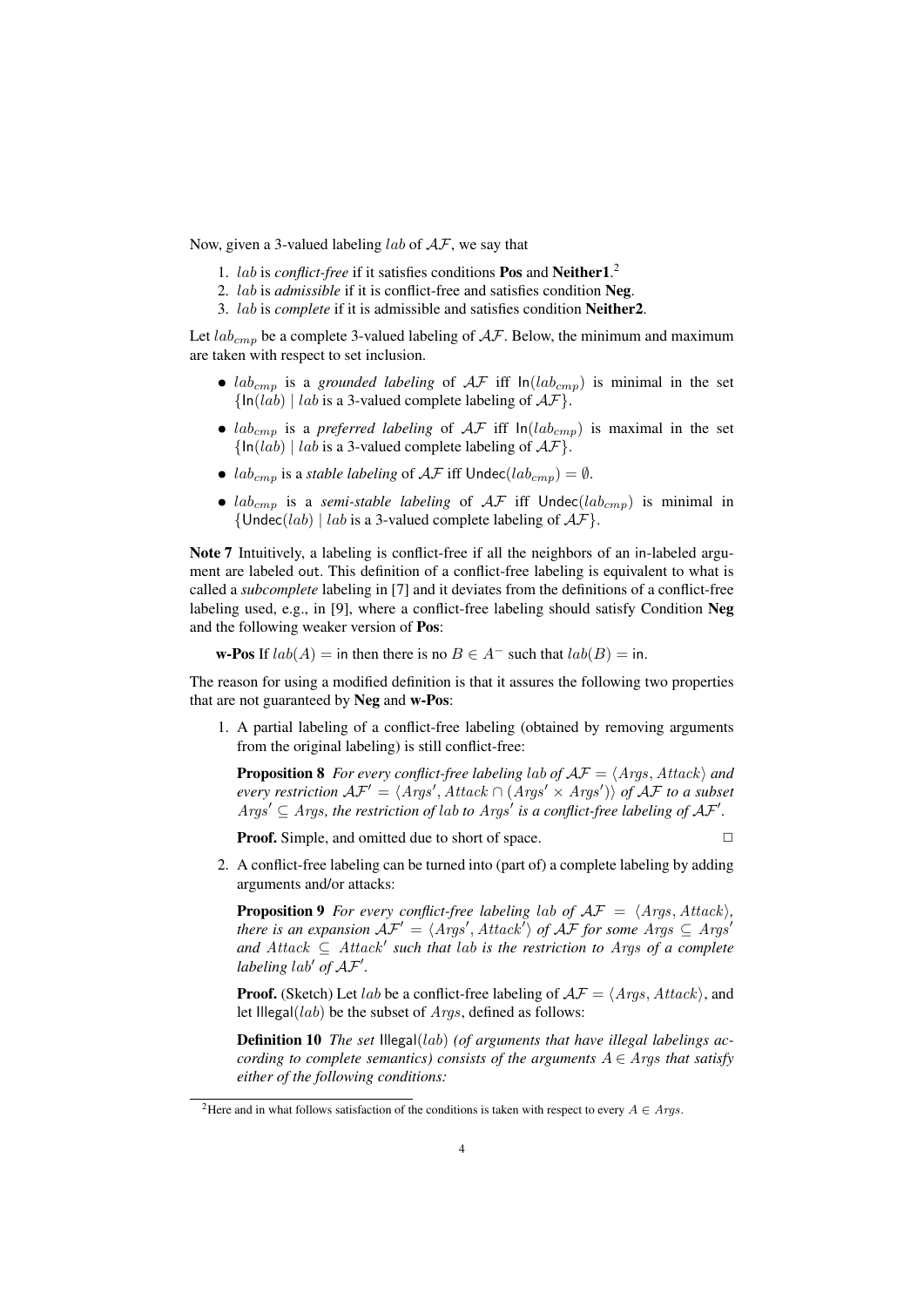- $lab(A) =$  out *and there is no*  $B \in A^-$  *such that*  $lab(A) =$  in,
- $lab(A) =$  undec *and either there is some*  $B \in A^-$  *such that*  $lab(B) =$  in *or there is no*  $B \in A^-$  *such that*  $lab(B) =$  undec.

Consider now the argumentation framework  $AF' = \langle Args \cup \{\alpha, \beta\}, Attack \cup$ *Attack'*), where  $Attack' = \{(\beta, \beta)\} \cup \{(\alpha, A) | | lab(A) = out, A \in$ Illegal(*lab*)*} ∪ {*(*β, A*) *| lab*(*A*) = undec*, A ∈* Illegal(*lab*)*}*. We define *lab′* by  $lab'(\alpha) = \text{in}, \, lab'(\beta) = \text{undec} \, \text{and} \, lab'(A) = lab(A) \, \text{if } A \in \text{A} \text{rgs}.$  It can be checked that *lab′* is a complete labeling of *AF′* and that the restriction of *lab′* to *Args* equals *lab*.

Additionally, our notion of admissible labeling is not the same as that of [9], where admissible labelings are defined by Conditions Pos and Neg. The reason is that in our case there is a one-to-one correspondence between admissible labelings and admissible extensions, while this is not the case according to [9].

We note, finally, that complete labelings in our sense are the same as complete labelings in the sense of [9] (and so are grounded, preferred, stable, and semi-stable labelings). In [9], Conditions Neither1 and Neither2 are merged to one property:

Neither If  $lab(A)$  = undec then not for every  $B \in A^-$  it holds that  $lab(B)$  = out and there does not exist a  $B \in A^-$  such that  $lab(B) = \text{in}$ .

**Definition 11** Let  $AF = \langle Args, Attack \rangle$  and let  $A \in Args$ .

- *• A skeptically follows* from *AF* by complete (resp, grounded, preferred, stable, semi-stable) semantics, if  $lab(A) =$  in for *every* complete (resp. grounded, preferred, stable, semi-stable) 3-valued labeling *lab* of *AF*.
- *• A credulously follows* from *AF* by complete (resp, grounded, preferred, stable, semi-stable) semantics, if  $lab(A) =$  in for *some* complete (resp. grounded, preferred, stable, semi-stable) 3-valued labeling *lab* of *AF*.

Next we show that the argumentation semantics in Definition 4 indeed capture those in Definition 6.

**Definition 12** Let  $A\mathcal{F} = \langle \text{Args}, \text{Attack} \rangle$  be an argumentation framework. Consider the following theory in the language  $\mathcal{L}_{A\gamma gs}^3$  for 3-states argumentation:

$$
\text{CMP}(\mathcal{AF}) = \bigcup_{A \in \mathit{Args}} \left\{ \begin{aligned} &\text{val}(A,\text{in}) \supset \bigwedge_{B \in A^-} \text{val}(B,\text{out}), \\ &\text{val}(A,\text{out}) \supset \bigvee_{B \in A^-} \text{val}(B,\text{in}), \\ &\text{val}(A,\text{undec}) \supset \big(\neg \bigwedge_{B \in A^-} \text{val}(B,\text{out}) \wedge \neg \bigvee_{B \in A^-} \text{val}(B,\text{in}) \big) \end{aligned} \right\}
$$

**Definition 13** Let  $\mathcal{AF} = \langle \mathcal{A} \mathcal{TB}, \mathcal{A} \mathcal{H} \mathcal{A} \mathcal{B} \rangle$  be an argumentation framework. Consider the following preferential 3-labeling semantics for *AF*:

- $\mathcal{CMP}(\mathcal{AF}) = \langle \mathsf{Lab}^3(\mathit{Args}), \mathsf{CMP}(\mathcal{AF}), \emptyset \rangle$ .
- $GRND(\mathcal{AF}) = \langle \text{Lab}^3(Args), \text{CMP}(\mathcal{AF}), \langle \zeta_{\text{in}}^{\text{min}} \rangle,$ where  $\leq_{\text{in}}^{\text{min}}$  is defined by  $lab_1 \leq_{\text{in}}^{\text{min}} lab_2$  iff  $\ln(lab_1) \subsetneq \ln(lab_2)$ .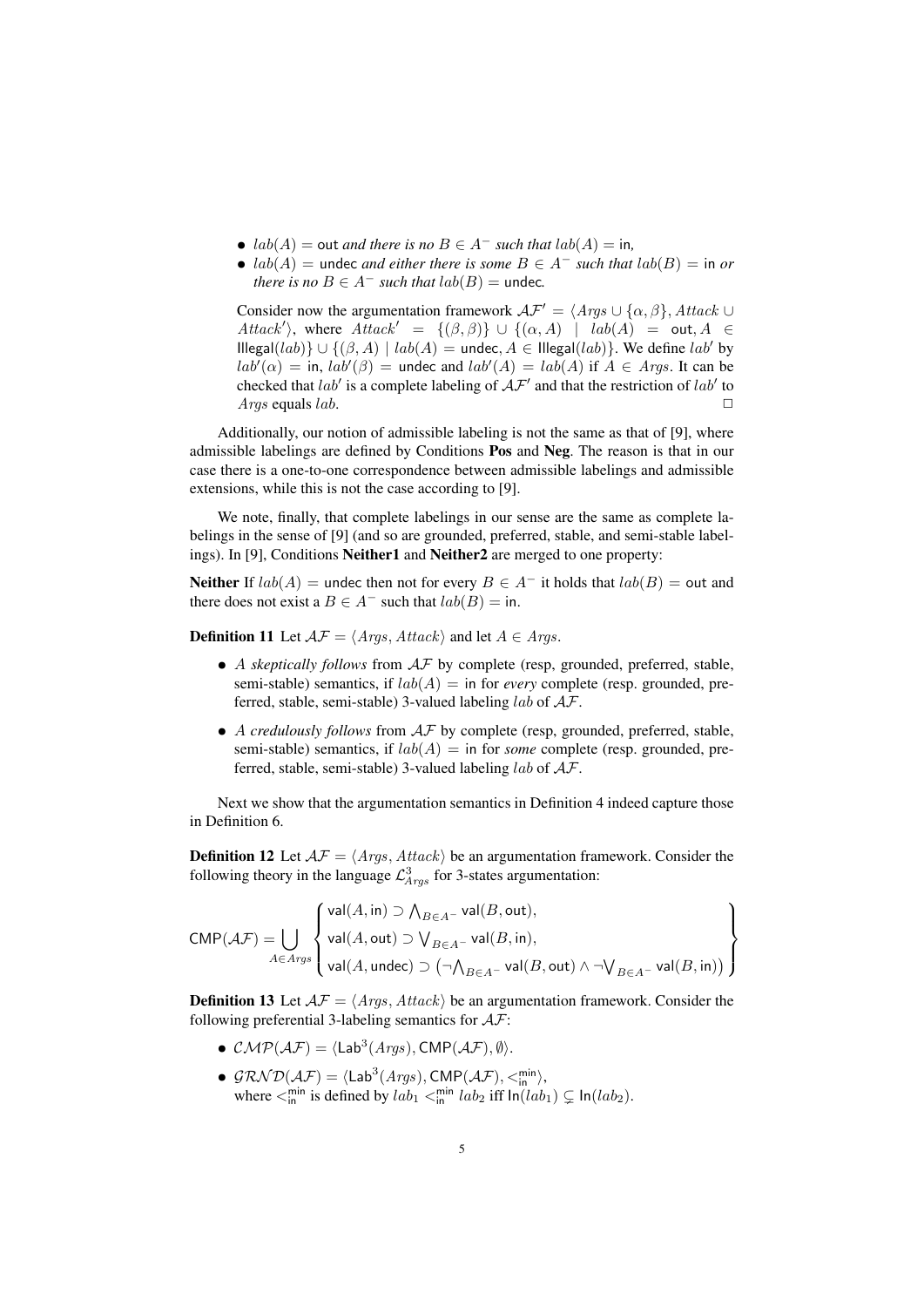- $\mathcal{PREF}(\mathcal{AF}) = \langle \mathsf{Lab}^3(\mathit{Args}), \mathsf{CMP}(\mathcal{AF}), \leq^{\max}_{\mathsf{in}} \rangle,$ where  $\langle \zeta_{\mathsf{in}}^{\mathsf{max}}$  is defined by  $lab_1 \langle \zeta_{\mathsf{in}}^{\mathsf{max}} lab_2 \text{ iff } \mathsf{In}(lab_1) \supsetneq \mathsf{In}(lab_2)$ .
- *• ST* (*AF*) = *⟨*Lab<sup>3</sup> (*Args*)*,* CMP(*AF*) *∪* EM(*Args*)*, ∅⟩*, where  $EM(Args) = \bigcup_{A \in Args} {\text{val}(A,in) \vee \text{val}(A,out)}$ .<sup>3</sup>
- $\mathcal{SST}(\mathcal{AF}) = \langle \mathsf{Lab}^3(\mathit{Args}), \mathsf{CMP}(\mathcal{AF}), \langle \mathsf{min}_{\mathsf{under}} \rangle,$ where  $\leq_{\text{undec}}^{\text{min}}$  is defined by  $lab_1 \leq_{\text{undec}}^{\text{min}} lab_2$  iff  $\text{Under}(lab_1) \subsetneq \text{Under}(lab_2)$ .

**Proposition 14** An argument  $A \in \text{Args}$  skeptically follows from  $\mathcal{AF}$  under complete *(resp. grounded, preferred, stable, semi-stable) semantics iff* val(*A,* in) *is a skeptical conclusion of*  $AF$  *according to*  $\mathcal{CMP}(AF)$  *(resp., according to*  $\mathcal{GRND}(AF)$ *),*  $PREF(AF), ST(AF), SST(AF)$ 

**Proof.** We show for instance the case of skeptical acceptance under the grounded semantics; The other cases are proved similarly. It is easy to see that the models of CMP(*AF*) are the complete labelings of  $A\mathcal{F}$ . Thus, the valuations in  $mod_{\leq_{\sf inn}}^3(\mathsf{CMP}(\mathcal{AF}))$  are exactly the grounded labelings of *AF*. It follows that *A* is a skeptical conclusion of *AF* according to  $\mathcal{GRND}(\mathcal{AF})$  iff all the grounded labelings of  $\mathcal{AF}$  satisfy val( $A$ , in), iff *A* is labeled in by every grounded labeling of *AF*, iff *A* skeptically follows from *AF* according to the grounded semantics.  $\Box$ 

**Proposition 15** *An argument*  $A \in \text{Args}$  *credulously follows from*  $\mathcal{AF}$  *under complete (resp. grounded, preferred, stable, semi-stable) semantics iff* val(*A,* in) *is a credulous conclusion of*  $AF$  *according to*  $CMP(AF)$  *(resp., according to*  $GRND(AF)$ *,*  $PREF(AF), ST(AF), SST(AF)$ 

**Proof.** Similar to that of Proposition 14.

$$
\sqsupset
$$

Note 16 Other types of semantics, such as stage, ideal and eager semantics (see [5]), are also representable by 3-valued semantics in the form described in Definition 4. For these semantics one has to represent the condition  $\text{CMP}(\mathcal{AF})$  in terms of quantified Boolean formulas (that is, formulas involving only propositional languages and quantifications over propositional variables). We refer to [4] for the details.

## *3.2. Semantics of Constrained Argumentation Frameworks*

In [11], Coste-Marquis, Devred and Marquis introduced the notion of a constrained argumentation frameworks (CAFs), with the aim of handling constraints on the evaluation of an argumentation framework. In this section we show that their approach fits together with our setting in a natural way.

Note 17 The formalism in [11] is expressed by sets of arguments (extensions) instead of labelings, and uses a similar language to ours , with the same interpretations for the connectives *∨* and *¬*. To keep the presentation uniform and coherent, in what follows we adjust the notations and notions used in [11] to our setting.

 $3$ That is,  $EM(Args)$  'excludes the middle label', undec.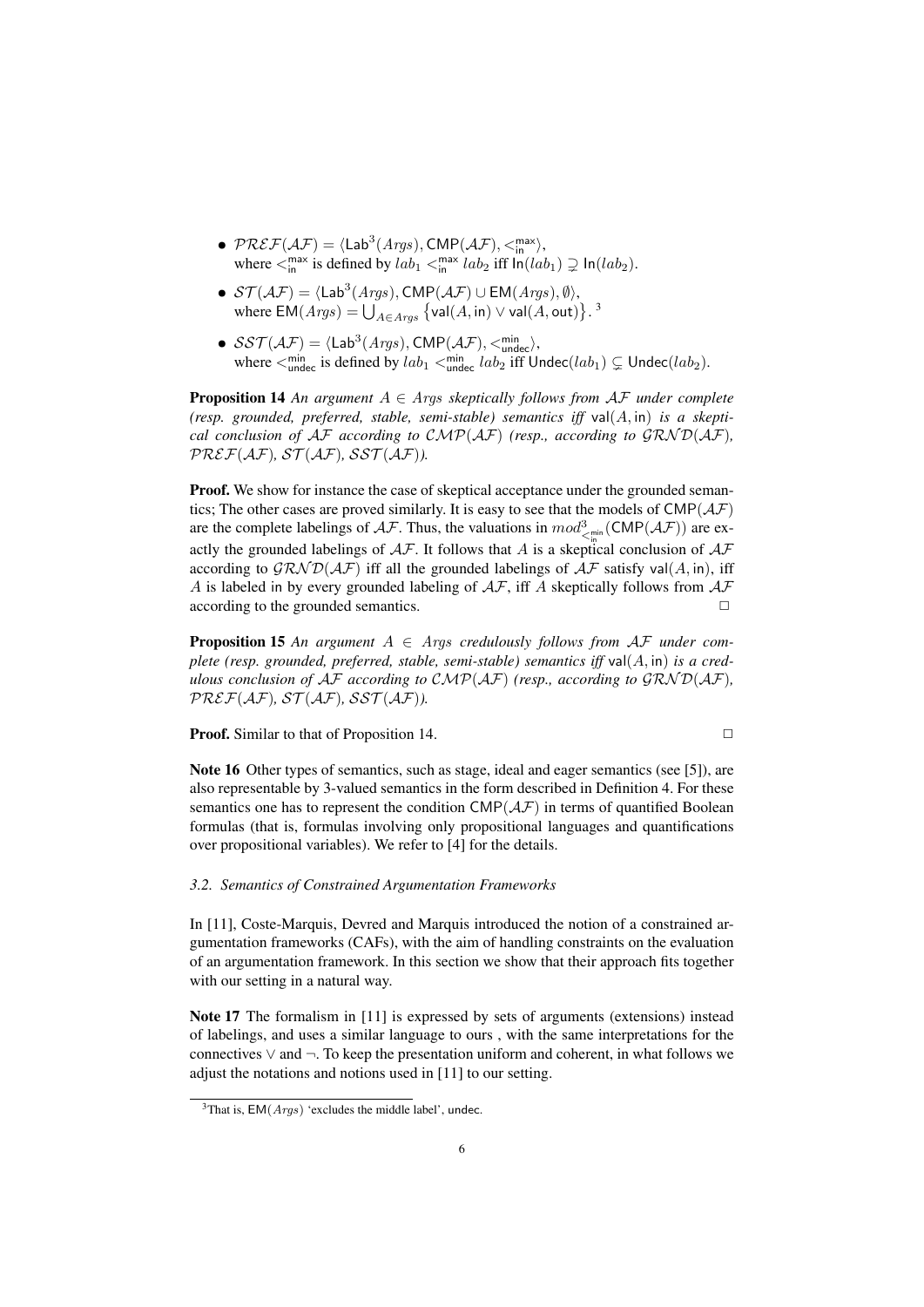Definition 18 [11] A *constrained argumentation framework* is a triple *CAF* = *⟨Args, Attack, IC⟩*, where *⟨Args, Attack⟩* is an argumentation framework and *IC* is a set of formulas in  $\mathcal{L}^3_{Args}$ .

- *• lab* is an *admissible labeling* of *CAF* if it is an admissible labeling of  $\langle Args, Attack\rangle$  and an element in  $mod_{Args}^3(\mathcal{IC})$ .
- *• lab* is a *preferred labeling* of *CAF* if it is an admissible labeling of *CAF* and In(*lab*) is maximal in *{*In(*lab*) *| lab* is an admissible labelling of *CAF}*.
- *• lab* is a *(semi-)stable labeling* of *CAF* if it is a (semi-)stable extension of  $\langle Args, Attack \rangle$  and an element in  $mod_{Args}^3(\mathcal{IC})$ .

**Definition 19** Let  $\mathcal{CAF} = \langle \text{Args}, \text{Attack}, \text{IC} \rangle$  and let  $A \in \text{Args}$ .

- *• A skeptically follows* from *CAF* by admissible (resp. preferred, stable, semistable) semantics, if  $lab(A) =$  in for *every* admissible (resp. preferred, stable, semi-stable) 3-valued labeling *lab* of *CAF*.
- *• A credulously follows* from *CAF* by admissible (resp. preferred, stable, semistable) semantics, if  $lab(A) =$  in for *some* admissible (resp. preferred, stable, semi-stable) 3-valued labeling *lab* of *CAF*.

Below we show that preferential 3-valued labeling semantics captures also the semantics of constrained argumentation frameworks.

**Definition 20** Let  $\mathcal{AF} = \langle \text{Args}, \text{Attack} \rangle$  and  $\mathcal{CAT} = \langle \text{Args}, \text{Attack}, \text{IC} \rangle$  be an argumentation framework and a constrained argumentation framework, respectively. Consider the following theory in the language  $\mathcal{L}_{A\gamma gs}^3$  for 3-valued argumentation:

$$
\mathsf{ADM}(\mathcal{AF}) = \bigcup_{A \in \mathit{A} \mathit{rgs}} \left\{ \begin{aligned} &\mathsf{val}(A,\mathsf{in}) \supset \bigwedge_{B \in A^-} \mathsf{val}(B,\mathsf{out}), \\ &\mathsf{val}(A,\mathsf{out}) \supset \bigvee_{B \in A^-} \mathsf{val}(B,\mathsf{in}), \\ &\mathsf{val}(A,\mathsf{undec}) \supset \neg \bigvee_{B \in A^-} \mathsf{val}(B,\mathsf{in}) \end{aligned} \right\}.
$$

Accordingly, we defined the following preferential 3-valued labeling semantics:

- $\bullet$  *ADM*(*CAF*) =  $\langle \text{Lab}^3(Args), \text{ADM}(A\mathcal{F}) \cup \mathcal{IC}, \emptyset \rangle$ ,
- $\mathcal{PREF}(\mathcal{CAT}) = \langle \mathsf{Lab}^3(\mathit{Args}), \mathsf{ADM}(\mathcal{AF}) \cup \mathcal{IC}, \langle \mathsf{max}^{\mathsf{max}} \rangle,$
- $\bullet$  *ST*(*CAF*) =  $\langle \text{Lab}^3(A\textit{rgs}), \text{CMP}(\mathcal{AF}) \cup \text{EM}(A\textit{rgs}) \cup \mathcal{IC}, \emptyset \rangle$ .
- $\mathcal{SST}(\mathcal{CAF}) = \langle \text{Lab}^3(Args), \text{CMP}(\mathcal{AF}) \cup \mathcal{IC}, \langle \text{min}_{\text{undec}} \rangle.$

Like the case of standard semantics, we have the following results (cf. Propositions 14 and 15).

**Proposition 21**  $A \in \text{Args}$  skeptically follows from  $\mathcal{CAF}$  under admissible (resp. pre*ferred, stable, semi-stable) semantics iff* val(*A,* in) *is a skeptical conclusion of CAF according to*  $ADM(CAF)$  *(resp. according to*  $PREF(CAF)$ *,*  $ST(CAF)$ *,*  $SST(CAF)$ *).* 

Proposition 22 *A ∈ Args credulously follows from CAF under admissible (resp. preferred, stable, semi-stable) semantics iff* val(*A,* in) *is a credulous conclusion of CAF according to*  $ADM(CAF)$  *(resp. according to*  $PREF(CAF)$ *,*  $ST(CAF)$ *,*  $SST(CAF)$ *).*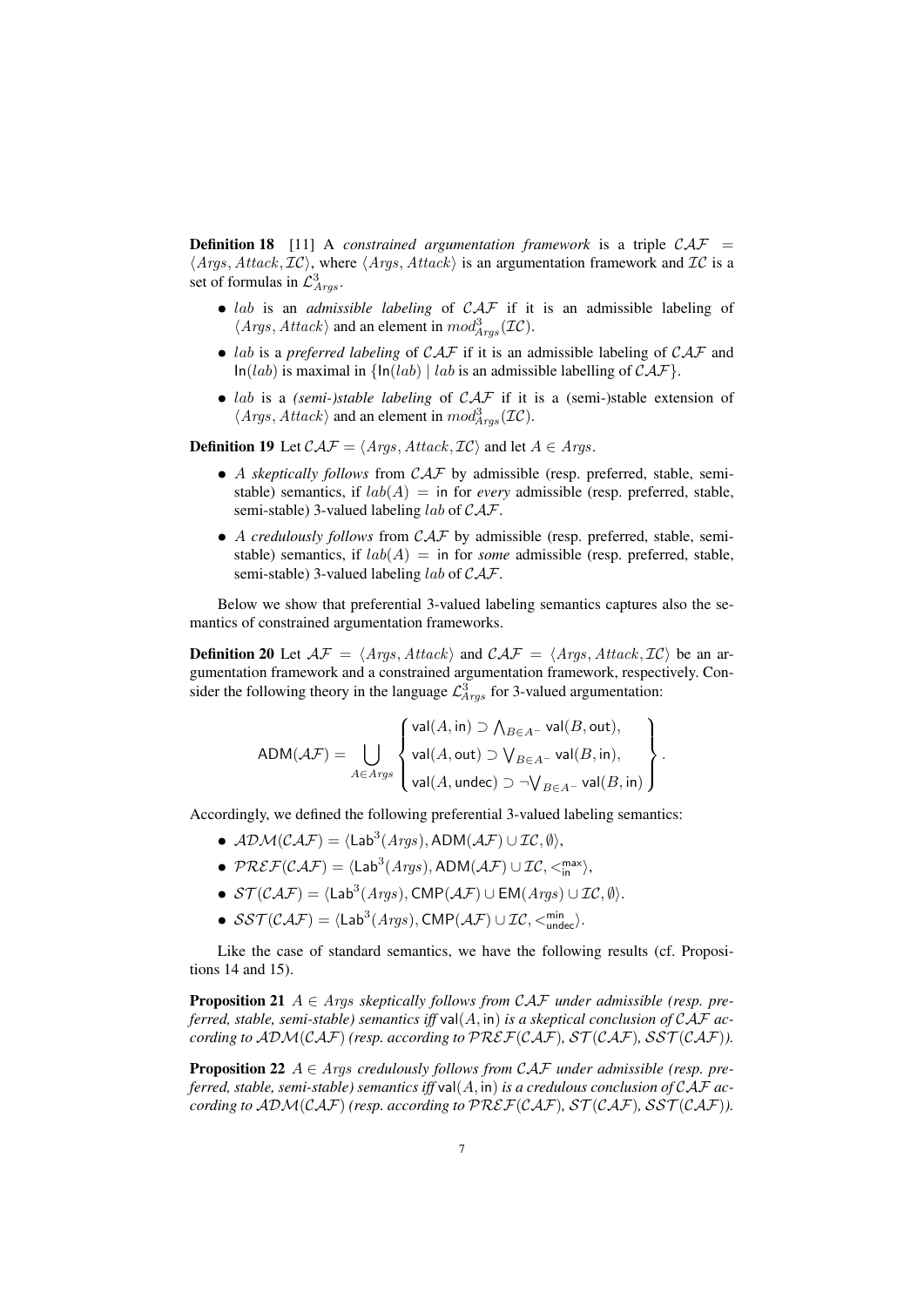# *3.3. Fallback Belief Semantics*

It is well-known that every argumentation framework has a complete labeling (and so also a grounded and a preferred labeling). Such a labeling is a 3-valued valuation that satisfies the theory  $\text{CMP}(\mathcal{AF})$  in Definition 12. However, when integrity constraints are introduced the existence of complete labelings is not guaranteed anymore. As we saw in Section 3.2, in this case some approaches give up completeness and require only admissibility. A more radical step, taken e.g. in [8], is to give up admissibility and require only conflict-freeness. By Definition 6 these are the 3-valued labelings satisfying the following theory:

$$
\mathsf{CF}(\mathcal{AF}) = \bigcup_{A \in \mathit{Arys}} \left\{ \begin{aligned} &\mathsf{val}(A,\mathsf{in}) \supset \bigwedge_{B \in A^-} \mathsf{val}(B,\mathsf{out}), \\ &\mathsf{val}(A,\mathsf{undec}) \supset \neg \bigvee_{B \in A^-} \mathsf{val}(B,\mathsf{in}) \end{aligned} \right\}.
$$

The following relation is considered in [8] as a preference criterion among conflictfree labelings. Intuitively, it counts (and minimizes) the number of violations of the conditions for complete labelings that can be made by conflict-free labelings.

**Definition 23** Let  $AF = \langle Args, Attack \rangle$  be an argumentation framework. Given a 3valued conflict-free labeling  $lab$  for  $AF$ , we denote by  $|I| \leq |I| \leq |I| \leq 1$  and  $I$ Illegal(*lab*), considered in Definition 10. Accordingly, we define:  $lab_1 \lt_{\text{idle}} lab_2$  iff  $|$ Illegal $(lab_1)|$  <  $|$ Illegal $(lab_2)|$ .

It follows that the fallback belief semantics considered in [8] can be described in terms of the preferential 3-labeling semantics

$$
\mathcal{FBB}(\mathcal{AF}) = \langle \mathsf{Lab}^3(\mathit{Args}), \mathsf{CF}(\mathcal{AF}) \cup \mathcal{IC}(\mathit{Args}), \mathsf{L}_\mathsf{illes} \rangle,
$$

where *IC*(*Args*) are the integrity constraints that the arguments should satisfy, expressed in the language  $\mathcal{L}^3_{Args}$ .

#### *3.4. Conflict-Tolerant Semantics*

Another type of semantics for abstract argumentation frameworks that can be represented by preferential *n*-labeling semantics is the conflict-tolerant approach introduced in [1,3]. This time, the underlying semantics is based on 4-valued labeling, where in addition to acceptance (in) and rejection (out), the two other labelings intuitively indicate lack of information (none) and contradictory information (both). Below are rationality postulates for 4-valued labelings (see [1,3]):

| pIn   | if $lab(A) =$ in then for every $B \in A^-$ it holds that $lab(B) =$ out.                                                        |  |  |  |  |  |
|-------|----------------------------------------------------------------------------------------------------------------------------------|--|--|--|--|--|
| pOut  | if $lab(A) =$ out then there is $B \in A^-$ such that $lab(B) \in \{\text{in}, \text{both}\}.$                                   |  |  |  |  |  |
| pBoth | if $lab(A)$ = both then for every $B \in A^ lab(B) \in \{$ out, both $\}$<br>and there is $B \in A^-$ such that $lab(B) =$ both. |  |  |  |  |  |
| pNone | if $lab(A)$ = none then for every $B \in A^-$ , $lab(B) \in \{out, none\}$ .                                                     |  |  |  |  |  |

These conditions are expressible by the following theory in  $\mathcal{L}^4_{Args}$ :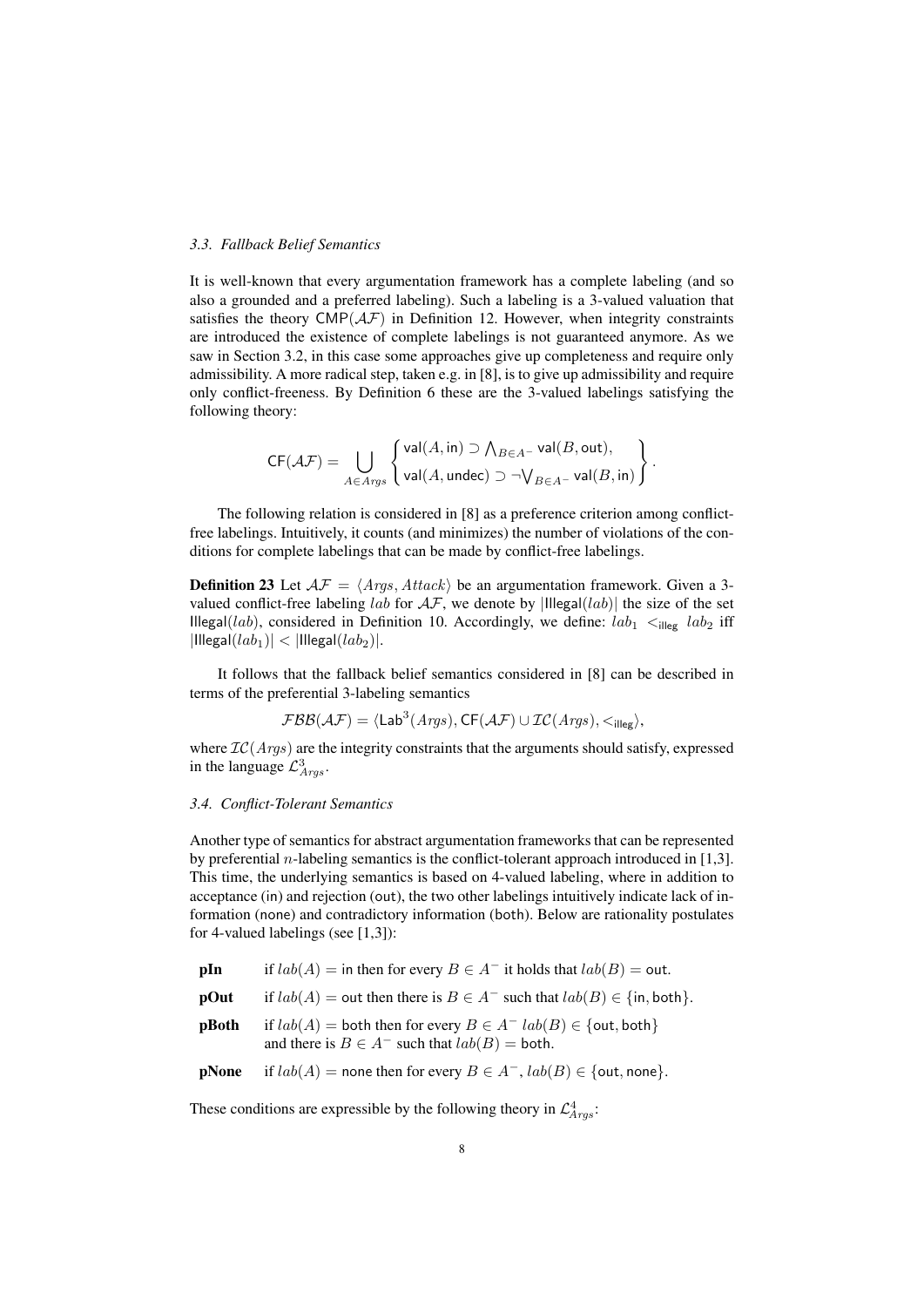$$
\text{CT}(\mathcal{AF}) = \bigcup_{A \in \mathit{Arys}} \left\{\begin{array}{l} \mathsf{val}(A, \mathsf{in}) \supset \bigwedge_{B \in A^-} \neg \mathsf{val}(B, \mathsf{out}), \\ \mathsf{val}(A, \mathsf{out}) \supset \big(\bigvee_{B \in A^-} \big(\mathsf{val}(B, \mathsf{in}) \vee \mathsf{val}(B, \mathsf{both})\big) \\ \mathsf{val}(A, \mathsf{both}) \supset \big(\bigwedge_{B \in A^-} \big(\mathsf{val}(B, \mathsf{out}) \vee \mathsf{val}(B, \mathsf{both})\big) \wedge \\ \mathsf{Val}(A, \mathsf{none}) \supset \big(\bigwedge_{B \in A^-} \big(\mathsf{val}(B, \mathsf{out}) \vee \mathsf{val}(B, \mathsf{none})\big) \end{array}\right\}
$$

The labeling both implies that in some situations contradictory arguments must be accepted. Yet, while inconsistent belief about certain arguments is sometimes unavoidable, this is usually not desirable and should be avoided as much as possible. This is the intuition behind the following order relation:  $lab_1 <sup>min</sup>_{both} lab_2$  iff Both $(lab_1)$   $\subsetneq$  $Both(lab<sub>2</sub>)$ .<sup>4</sup>

It follows that the conflict-tolerant semantics described in [1,3] can be described in terms of the following preferential 4-labeling semantics:

$$
\mathcal{CT}(\mathcal{AF})=\langle \mathsf{Lab}^4(\mathit{Args}),\mathsf{CT}(\mathcal{AF}),<^{\min}_{\mathsf{both}}\rangle.
$$

Note 24 In [2] consistency tolerance semantics is adjusted to handle integrity constraints. Just as we did in Section 3.2, it is possible to capture that semantics in our setting by augmenting  $\mathcal{CT}(\mathcal{AF})$  with a set  $\mathcal{IC}(Args)$  of integrity constraints that are specified in the language  $\mathcal{L}^4_{Args}$ . The preferential 4-valued labeling semantics that is obtained in this case is the following:

$$
\mathcal{CT}(\mathcal{CAT}) = \langle \mathsf{Lab}^4(A\mathit{rgs}), \mathsf{CT}(\mathcal{AF}) \cup \mathcal{IC}(A\mathit{rgs}), \mathbf{<}_{\mathsf{both}}^{\min} \rangle,
$$

where  $\mathcal{CAF} = \langle \text{Args}, \text{Attack}, \text{IC} \rangle$  is the corresponding constraint argumentation framework.

## *3.5. Jakobovits and Vermeir's Labeling*

In an attempt to satisfactorily handle arguments that, directly or indirectly, contradict themselves, Jakobovits and Vermeir [14] introduced another family of argumentation semantics that are based on four-valued labelings. The latter are complete functions on the set of arguments that satisfy the following conditions expressed by formulas in  $\mathcal{L}^4_{Args}$ :

$$
\bigcup_{A \in \mathit{Arys}}\left\{\begin{array}{l}\big(\mathsf{val}(A,\mathsf{out}) \vee \mathsf{val}(A,\mathsf{none}) \supset \big(\bigvee_{B \in A^-} \big(\mathsf{val}(B,\mathsf{in}) \vee \mathsf{val}(B,\mathsf{both})\big)\\ \big(\mathsf{val}(A,\mathsf{in}) \vee \mathsf{val}(A,\mathsf{both}) \supset \big(\bigwedge_{B \in A^-} \big(\mathsf{val}(B,\mathsf{out}) \vee \mathsf{val}(B,\mathsf{none})\big)\end{array}\right\}.
$$

Complete labelings are labelings that in addition satisfy the following condition:

$$
\bigcup_{A\in Args} \big(\mathsf{val}(A,\mathsf{in}) \vee \mathsf{val}(A,\mathsf{out}) \vee \mathsf{val}(A,\mathsf{both})\big).
$$

Preference criteria are then developed for selecting the most 'robust' labelings among the complete ones (see [14] for the details).

 ${}^{4}$ Recall that Both $(lab) = \{A \in Args \mid lab(A) = \text{both}\}.$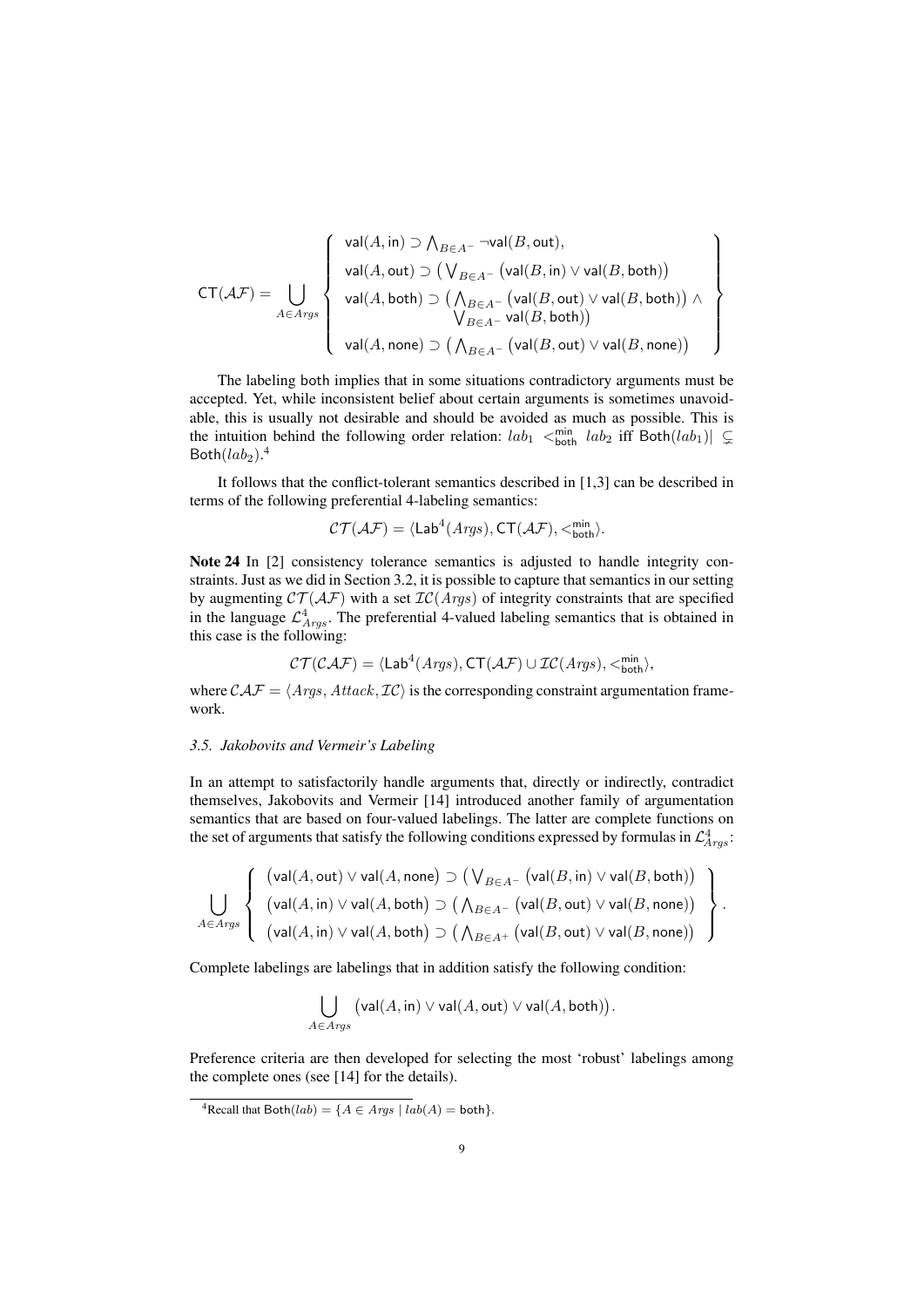# 4. An Example

Let us illustrate the preferential  $n$ -labeling semantics considered here, using the argumentation framework  $A\mathcal{F}$  in the figure below. As usual, the framework is represented by a directed graph in which the arguments are the nodes and attacks are the arrows.



*•* The *CMP*-labelings of *AF* are the following:

| lab <sub>1</sub> | undec |     |       | undec $ $ undec $ $ undec $ $ undec |       |
|------------------|-------|-----|-------|-------------------------------------|-------|
| lab <sub>2</sub> | ın    | out | undec | undec $\vert$                       | undec |
| lab <sub>3</sub> | out   | ın  | out   | ın                                  | out   |

- In the notation of the previous item,  $lab_1$  is the  $\leq_{\text{in}}^{\text{min}}$ -preferred one, so it is the (only)  $\mathcal{GRND}$ -labeling of  $\mathcal{AF}$ , while both  $lab_2$  and  $lab_3$  are  $\leq_{\text{in}}^{\text{max}}$ -preferred, thus they are the *PREF*-labelings of *AF*. The latter are also the *ST* -labelings and the *SST* -labelings of *AF*.
- *•* Denote by *CAF*<sup>1</sup> the constraint argumentation framework that consists of *AF* and the constraint  $IC_1 = \{val(B, in)\}\$ . Since only  $lab_3$  satisfies this constraint, it is the only  $ST$ -labeling of  $CAT_1$ .
- Let  $\mathcal{CAF}_2$  be the constraint argumentation framework that consists of  $\mathcal{AF}$  and the integrity constraints  $IC_2 = \{val(B, in), val(E, in)\}$ . This time there is no *CMP*labeling (nor  $ST$ -labeling) for  $CAT_2$ . Yet, using fallback belief semantics, we have that the (unique) *FBB*-labeling of  $\mathcal{CAF}_2$  is  $lab(A) = lab(C) = lab(D)$ out,  $lab(B) = lab(E) =$  in. Note that only *D* is illegally labeled in *lab*. It can be checked that there is no other labeling that satisfies the constraints and has a set with a smaller or equal number of arguments that are illegally labeled.
- *•* Since *A* and *B* attack each other, there are no conflict-free labelings for *AF* (nor for any constraint argumentation framework that is based on  $AF$ ) in which both of these arguments are mutually accepted. Conflict-tolerant semantics supports this situation. Let  $\mathcal{CAF}_3$  be the constraint argumentation framework that consists of  $AF$  and the constraints  $TC_3 = \{ \text{acceptl}(A), \text{acceptl}(B) \}$ , where  $\text{accept}(\Psi) = \text{val}(\Psi, \text{in}) \lor \text{val}(\Psi, \text{both})$ . Using conflict-tolerant semantics, we have that the (single)  $CT$ -labeling of  $CAT_3$  is  $lab(A) = lab(B) = both$ ,  $lab(C) = lab(E) = \text{out}$ , and  $lab(D) = \text{in}$ .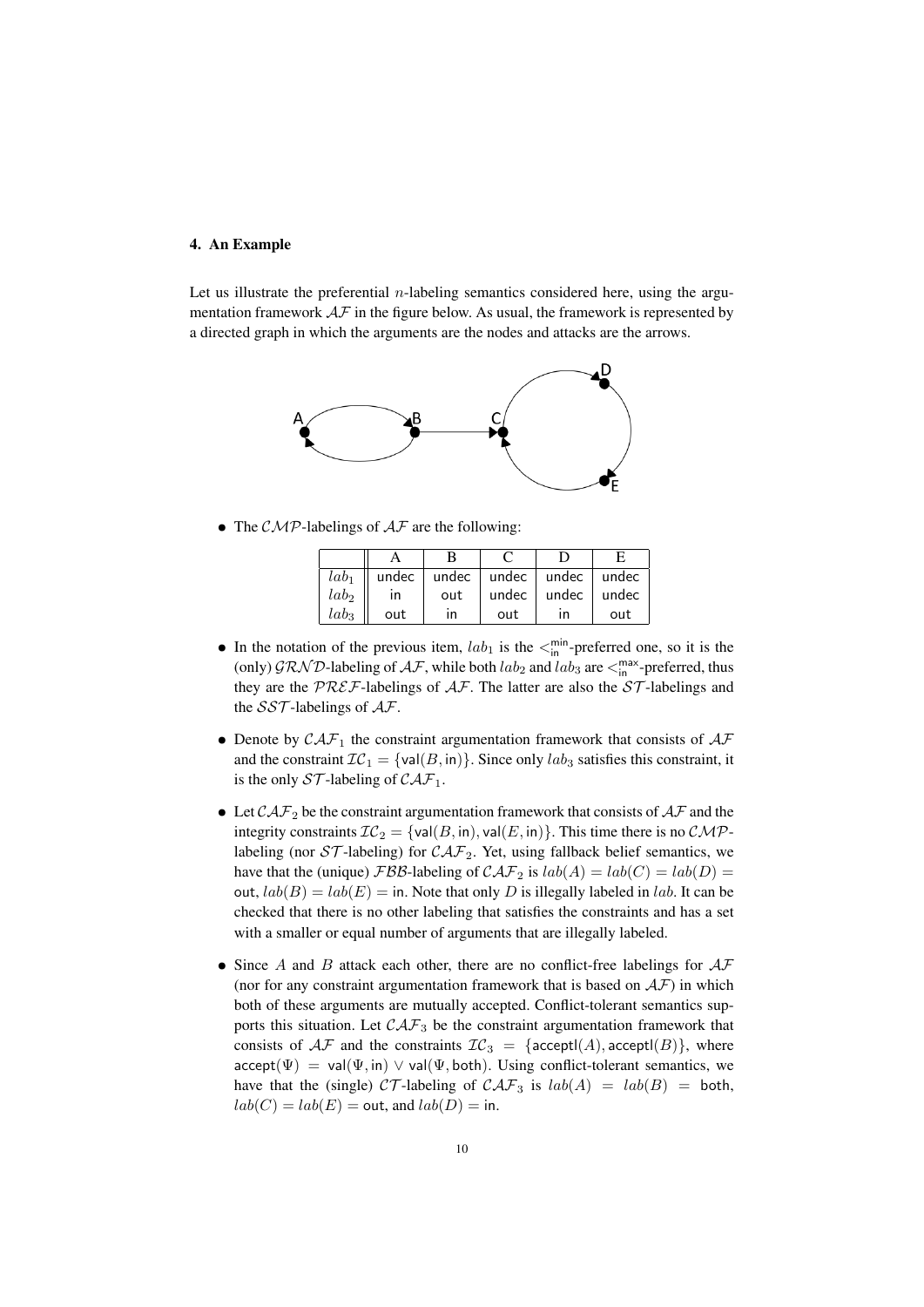# 5. Implementation by ASP

Preferential *n*-labeling semantics is not only representable by formal languages, but in many cases it is also programmable and computable. We demonstrate this by answerset programming (ASP), which has been shown very useful for reasoning with different kinds of non-monotonic formalisms in general and argumentation semantics in particular (see, e.g.,  $[10,13,16]$ ).<sup>5</sup>

Generally, in order to reason with a preferential *n*-labeling semantics  $\mathcal{SEM}(\mathcal{AF})$  = *⟨*Lab*<sup>n</sup>* (*Args*)*,* Cond(*AF*)*, <⟩* by answer-set programs, both the conditions in Cond(*AF*) and the preferential order *<* must be computable. For this, the formers are usually represented by clause rules and the latter is expressed by a relation which is minimized. We refer, e.g., to [13,16] for some discussions on how this can be done in case of semantics like those considered in Section 3.1. ASP computations for the semantics discussed in Sections 3.3 and 3.4 are illustrated in the encodings shown in Figures 1 and 2. In these encodings we assume that the argumentation framework is represented by statements of the form  $\arg(X)$  for every argument X and  $\det(X, Y)$  for every attack. Furthermore, the constraints are assumed to be encoded by statements that assign labels to arguments.

Example 25 The answer-set program in Figure 1 computes fallback semantics.

1 <-- Framework encoding here --> 2 1 *{* in(X), out(X), undec(X) *}* 1 :- arg(X). 3 out(Y) :-  $att(X, Y)$ ,  $in(X)$ . 4 out  $(X)$  : - att  $(X, Y)$ , in $(Y)$ . 5 legally\_out(X) :- out(X),  $att(Y, X)$ ,  $in(Y)$ . 6 legally\_undec(X) :- undec(X),  $\text{att}(Y, X)$ , undec(Y). 7 illegally\_out(X) :- out(X), not legally\_out(X). 8 illegally\_undec(X) :- undec(X), not legally\_undec(X). 9 illegal(X) :- illegally\_out(X). 10 illegal(X) :- illegally\_undec(X). 11 <-- Constraint encoding here --> 12 # minimize *{* illegal(X) *}*.

Figure 1. Fallback semantics computation

Example 26 The program in Figure 2 computes conflict-tolerant semantics.

# 6. Conclusion

In this paper we introduced a general and uniform approach for representing a variety of labeling semantics for (constrained) argumentation frameworks, and hinted on their computation by answer-set programs. Future work involves a development of automated tools for supporting a more comprehensive implementation of our setting and a comparative study on the expressive power of different preferential *n*-labeling semantics, as well as their suitability for properly handling practical problems.

 $5$ Other tools for computerized reasoning may be incorporated as well. See, e.g., [4,6].